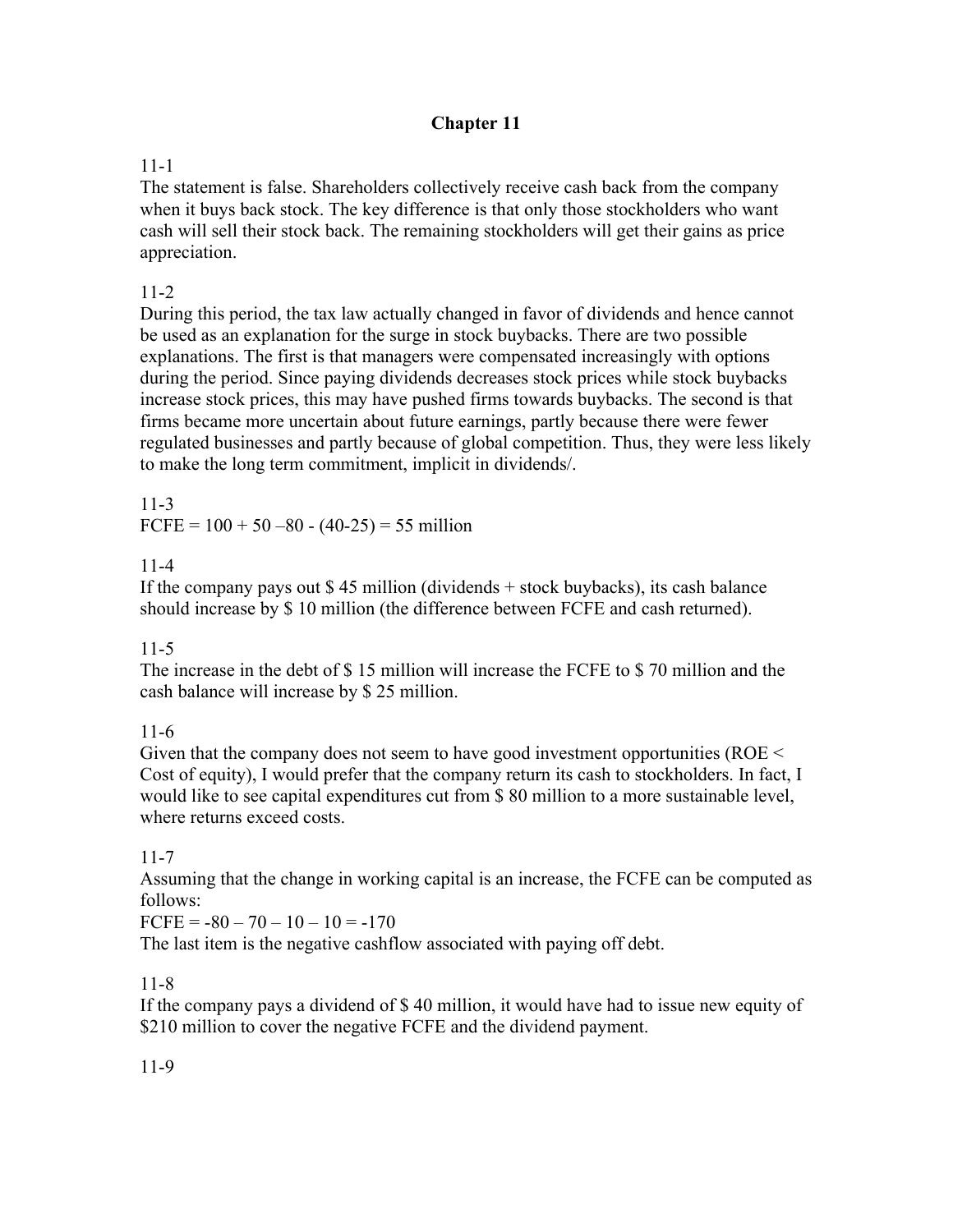As a young, high growth firm, New Age is doing exactly what it should be doing in terms of not paying dividends. The fact that other, more mature companies in the sector are paying high dividends is irrelevant.

11-10

Dividend Payout Ratio =  $0.14 + 0.05$  (ln 1500) – 0.1 (1.20) = 0.3857 or 38.57% With its payout ratio of 22%, this firm is paying too little, relative to the sector.

11-11 a. Dividend Payout Ratio =  $(2 * 50)/480 = 20.83\%$ 

b. Free Cash Flows to Equity this year

| Net Income                | \$480 |  |
|---------------------------|-------|--|
| $-(Cap Ex - Depr) (1-DR)$ | \$210 |  |
| $-$ (Change in WC) (1-DR) | \$35  |  |
| <b>FCFE</b>               | \$235 |  |

Dividends as % of FCFE =  $100/235 = 42.55%$ 

| $\mathbf{c}$ . |            |      |                  |                |
|----------------|------------|------|------------------|----------------|
| Project        | Investment | Beta | <b>IRR</b>       | Cost of Equity |
| $\mathbf{A}$   | \$190 mil  | 0.6  | $12.00\%$ 11.80% |                |
| B              | \$200 mil  | 0.8  | 12.00% 12.90%    |                |
| $\mathcal{C}$  | \$200 mil  |      | 14.50% 14.00%    |                |
| D              | \$200 mil  | 1.2  | $15.00\%$ 15.10% |                |
| E              | \$100 mil  | 15   | 20.00% 16.75%    |                |

Accept projects A, C and E. The total investment is \$490 million.

d. Estimation of FCFE next year

| Net Income                          | \$540 |
|-------------------------------------|-------|
| $-(Cap Ex - Depreciation) (1 - DR)$ | \$168 |
| $-$ (Change in WC) $(1$ -DR)        | \$35  |
| $=$ FCFE                            | \$337 |

e. I may not pay this amount as dividends because of my concerns that I would not be able to maintain these dividends. I would also hold back some cash for future projects, if I feel that investment needs could vary substantially over time.

f. If \$125 million is paid out as dividends, the cash balance will increase by \$212 million [\$337-\$125]

11-12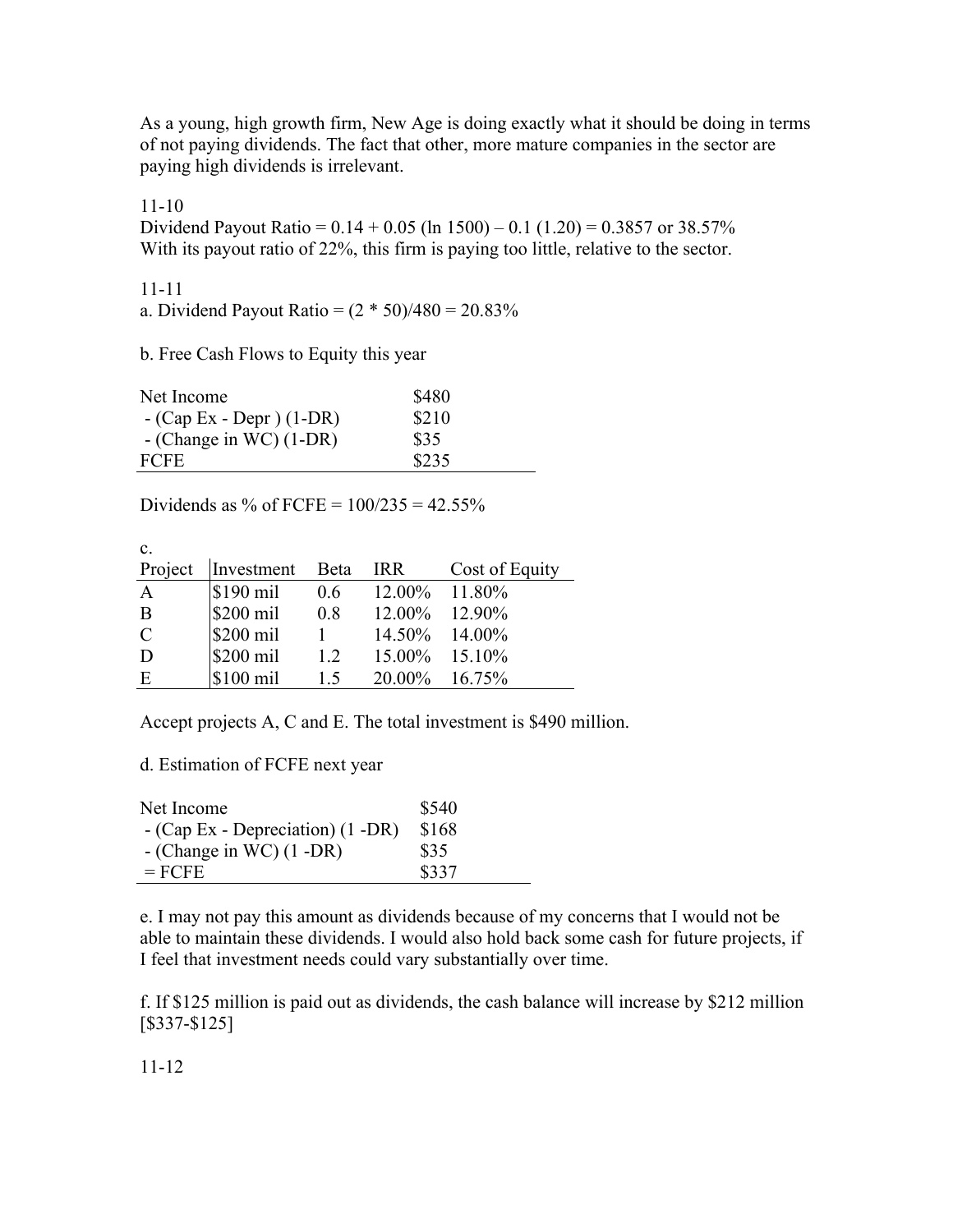| Project | Investment Requirement   After-tax return on capital |
|---------|------------------------------------------------------|
| A       | 27%                                                  |
| E       | 20%                                                  |
|         | 16%                                                  |
|         | 14%                                                  |
|         | $\mathcal{D}_{\alpha}$                               |

The afer-tax cost of debt =  $12\% (1-0.5) = 6\%$ The cost of equity =  $.08 + 1.25(0.055) = 14.875\%$ The market value of debt  $=$  \$500m. The market value of equity =  $15(100m)$  = \$1500 m. Hence, the WACC =  $(500/2000)(6\%) + (1500/2000)(14.875\%) = 12.656\%$ 

Assuming that the projects are as risky as the firm, all of them except  $E$  have  $NPV > 0$ . Hence, capital needed for investment  $= $70$ m. However, 25% of this will come from debt issues. Hence free cash flow to equity =  $100 - (0.75)(70) = $47.5$ m.

a., b. Since the company has an extra \$47.5m., it should return that amount to shareholders. However, the firm should also look at estimates of future investment needs and future cash flows.

11-13

Current  $WACC =$ 100  $100 + (50)(10$  $(1 - 0.4)10\% + \frac{(50)(10)}{(50)(10)}$  $100 + (50)(10$  $\frac{160}{(1-0.4)(10)}(1-0.4)10\% + \frac{(30)(10)}{100 + (50)(10)}16\% = 14.33\%$  $(1-0.4)10\% + \frac{(50)(10)}{100 + (50)(10)}16\% = 14.$ 

| Initial    | <b>EBIT</b> | Annual | Lifetime | Salvage | Cash flow | <b>NPV</b> |
|------------|-------------|--------|----------|---------|-----------|------------|
| Investment |             | Depr.  |          |         | per yr.   |            |
| 10         |             | U.J    |          | ر. پ    |           | $-4.97358$ |
| 40         |             |        |          | ΙU      |           | $-16.7809$ |
| 50         |             |        |          | 10      |           | $-26.7809$ |

a. Since all projects have NPV < 0, none of them should be accepted.

b. The firm has free cash flow to equity equal to Net Income  $+(1-\delta)(\text{Capital expenditures})$ - Depreciation) =  $90 + 8 = $98$ m. This is the maximum that it can pay out in dividends. This assumes that some of the depreciation is used to pay back debt. Alternatively, I would add back the entire depreciation to the net income to get \$ 100 million as FCFE.

11-14

Using a market risk premium estimate of 5.5%, we can compute the cost of equity using the CAPM.

| Project       | IRR (to | <b>Beta</b> | Cost of Equity |
|---------------|---------|-------------|----------------|
|               | Equity) |             |                |
| A             | 21%     |             | 0.17           |
| B             | 20%     | 15          | 0.1425         |
| $\mathcal{C}$ | $12\%$  |             | 0.115          |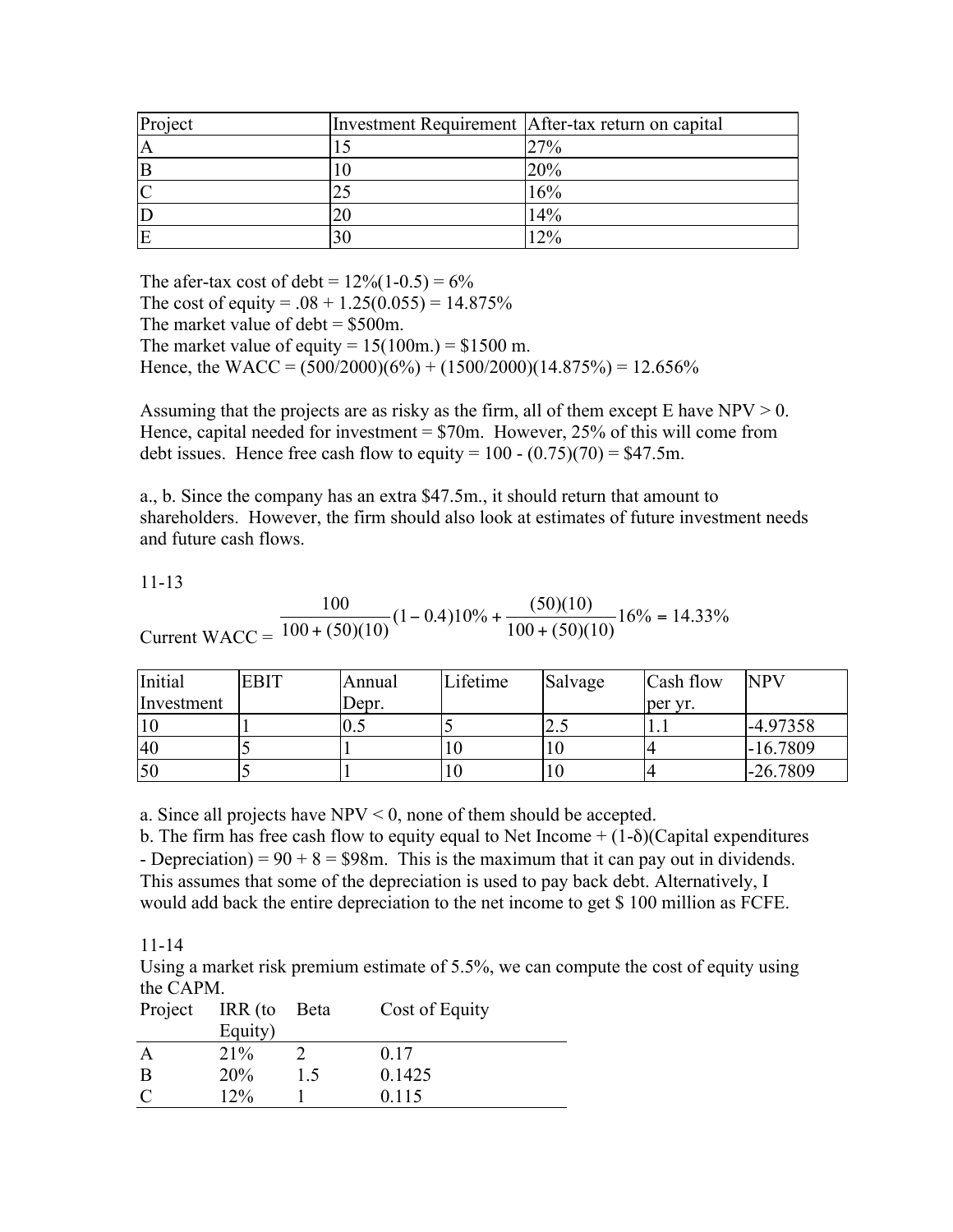Accept projects A, B and C. The total capital expenditures are \$1,600. Estimated FCFE next year

| Net Income next year               | \$1,000 |
|------------------------------------|---------|
| $-$ (Cap Ex - Depreciation) (1-.2) | 880     |
| - Change in WC $(1-2)$             | 80      |
| $=$ FCFE                           | \$40    |

The firm should pay out a dividend of \$40.

#### 11-15

|                | Current  |          |          |          |
|----------------|----------|----------|----------|----------|
| Net Income     | \$100.00 | \$110.00 | \$121.00 | \$133.10 |
| + Depreciation | \$50.00  | \$54.00  | \$58.32  | \$62.99  |
| $-Cap Ex$      | \$60.00  | \$60.00  | \$60.00  | \$60.00  |
| - Change in WC | \$10.00  | \$10.00  | \$10.00  | \$10.00  |
| $=$ FCFE       | \$80.00  | \$94.00  | \$109.32 | \$126.09 |
| Dividends Paid |          | \$66.00  | \$72.60  | \$79.86  |
| Cash Balance   | \$50.00  | \$78.00  | \$114.72 | \$160.95 |

The cash balance at the end of year  $3 = 160.95$  million

### 11-16

a.

| Project       | Equity Investment CF to Equity |        | Return to Equity | Beta         | Cost of Equity |
|---------------|--------------------------------|--------|------------------|--------------|----------------|
| $\mathbf{A}$  | 100,000                        | 12,500 | 12.50%           |              | $11.75\%$      |
| B             | 100,000                        | 14,000 | 14.00%           | $\mathsf{L}$ | 14.50%         |
| $\mathcal{C}$ | 50,000                         | 8,000  | 16.00%           | 18           | $16.15\%$      |
| D             | 50,000                         | 12,000 | 24.00%           |              | 17.25%         |
|               |                                |        |                  |              |                |

Accept projects A and D. The capital expenditures will be \$150,000. Estimate working capital investment: Working Capital last year = (1,000,000-500,000) = 500,000 Revenues last year =  $1,000,000$ Working Capital as % of Revenues = 50% Expected Revenue increase next year =  $.10 * $1,000,000 = $100,000$ Working Capital Increase next year =  $0.5 * $100,000 = $50,000$ 

Estimated FCFE next year:

| Revenues     | \$1,100,000 |
|--------------|-------------|
| Expenses     | \$440,000   |
| Depreciation | \$100,000   |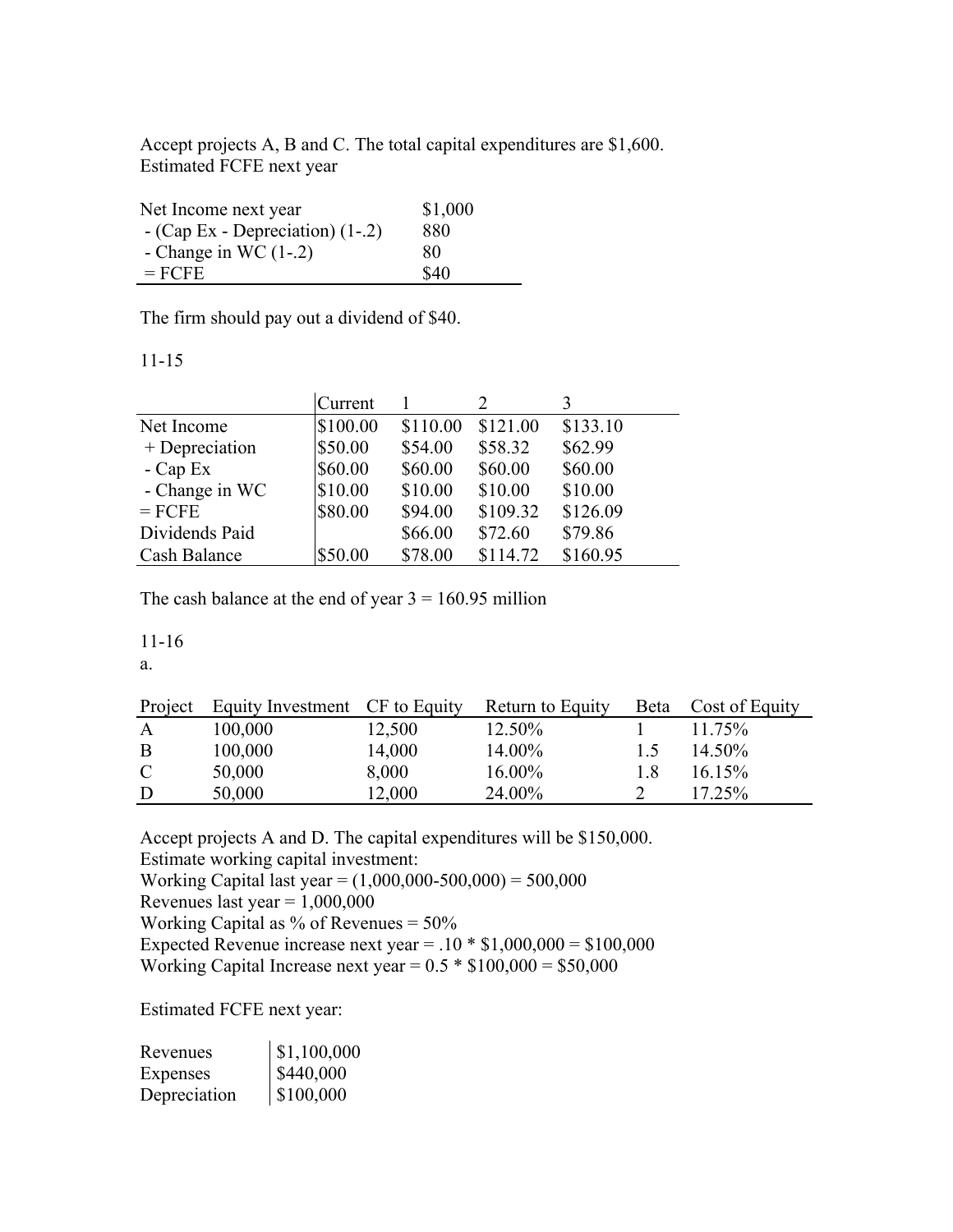| EBIT           | \$560,000                                           |
|----------------|-----------------------------------------------------|
| - Interest Exp | \$100,000                                           |
| Taxable Income | $\begin{array}{ l} $460,000 \ $184,000 \end{array}$ |
| Taxes          |                                                     |
| Net Income     | \$276,000                                           |

| Net Income                        | \$276,000 |
|-----------------------------------|-----------|
| $-$ (Cap Ex-Depreciation) $(1-4)$ | 30,000    |
| $-(WC$ Increase) $(1-.4)$         | 30,000    |
| $=$ FCFE                          | \$216,000 |

The company is able to pay dividends in the amount of \$216,000

b. If the company pays out \$100,000 in dividends, the cash balance will increase by \$116,000 to \$266,000.

11-17

a. No. Its FCFE is negative : FCFE =  $10 - (25-5) = -10$  million

b.

|                                  | <b>Current</b> |     |                            |     |                 |         |
|----------------------------------|----------------|-----|----------------------------|-----|-----------------|---------|
| Net Income                       | \$10.00        |     | \$14.00 \$19.60 \$27.44    |     | \$38.42 \$53.78 |         |
| - (Cap Ex- Depr) $\vert$ \$20.00 |                |     | $$22.00$ $$24.20$ $$26.62$ |     | \$29.28         | \$32.21 |
| $=$ FCFE                         |                | < 0 | < 0                        | > 0 |                 |         |

The company will have positive FCFE by year 3. It can start paying dividends after that year.

| ×<br>۰. |
|---------|
|         |

|          |     |     |        | Year Net Income Cap. Exp. Depr. Noncash WC Change in Noncash WC Dividends |     | <b>FCFE</b> |
|----------|-----|-----|--------|---------------------------------------------------------------------------|-----|-------------|
| 1991 240 | 314 | 307 | 35     |                                                                           | 70  | 220.8       |
| 1992 282 | 466 | 295 | $-110$ | $-145$                                                                    | 80  | 266.4       |
| 1993 320 | 566 | 284 | 215    | 325                                                                       | 95  | $-44.2$     |
| 1994 375 | 490 | 278 | 175    | $-40$                                                                     | 110 | 271.8       |
| 1995 441 | 494 | 293 | 250    |                                                                           | 124 | 275.4       |

 $FCFE = Net Income - (Cap Ex - Depr) (1-4) - Change in Working capital (1-4)$ 

a. Conrail could have paid dividends each year equal to its FCFE, at least on average. b. The average accounting return on equity that Conrail is earning = 13.5%, compared to a required rate of return =  $0.07 + 1.25(0.125 - 0.07) = 13.875$ . Hence Conrail's projects have done badly on average. Its average dividends have been much lower than the average FCFE. Hence, it would seem that Conrail will come under pressure to pay more in dividends.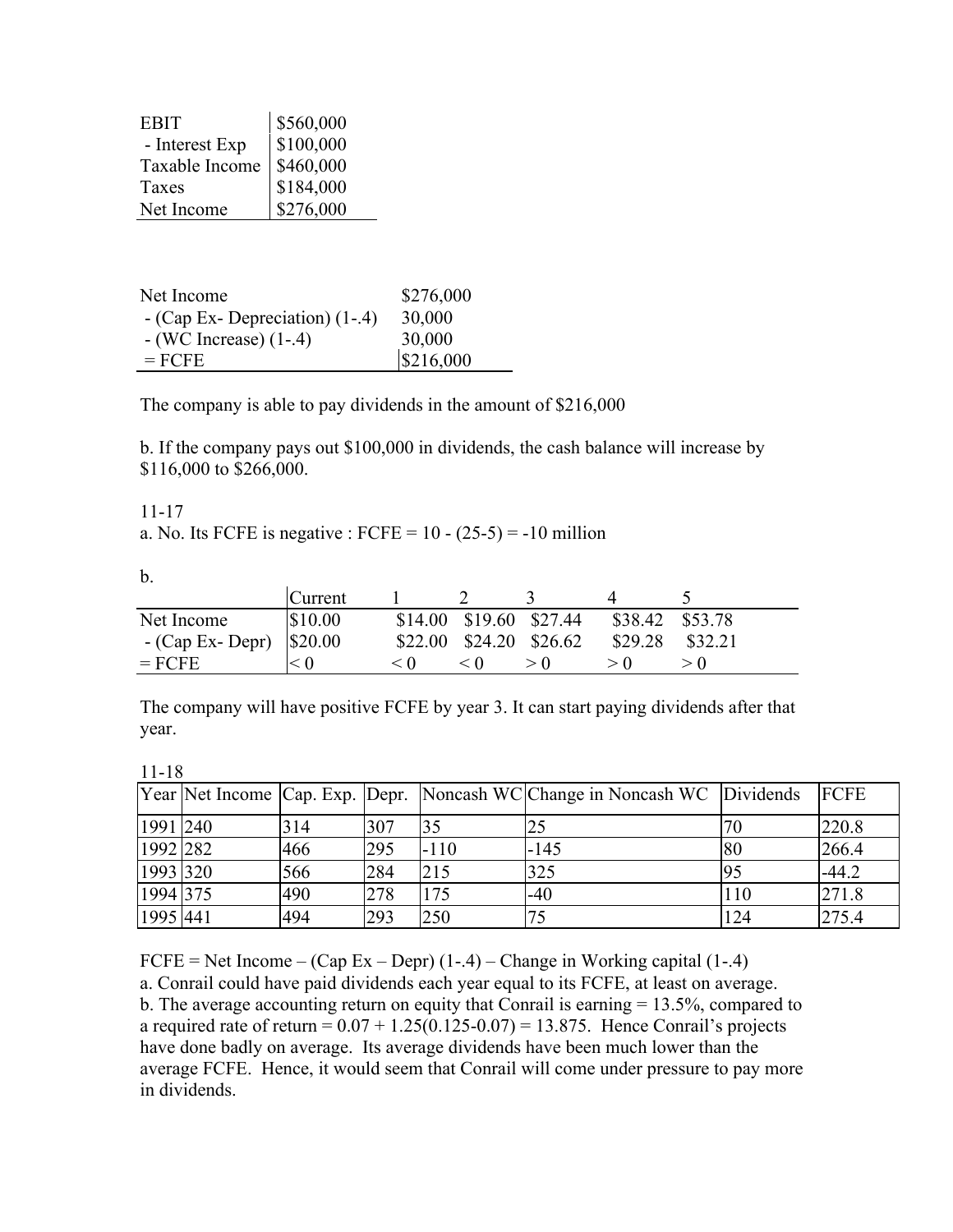|  |  | . . |   |
|--|--|-----|---|
|  |  |     | ۰ |

| Year | Net Income | $(Cap Ex - Depr) (1-DR)$ | $Ch WC(1-DR)$ | <b>FCFE</b> |
|------|------------|--------------------------|---------------|-------------|
| 1996 | \$485.10   | \$151.96                 | \$8.75        | \$324.39    |
| 1997 | \$533.61   | \$164.11                 | \$9.19        | \$360.31    |
| 1998 | \$586.97   | \$177.24                 | \$9.65        | \$400.08    |
| 1999 | \$645.67   | \$191.42                 | \$10.13       | \$444.12    |
| 2000 | \$710.23   | \$206.73                 | \$10.64       | \$492.86    |

This is the amount that the company can afford to pay in dividends.

b. The perceived uncertainty in these cash flows will make me more conservative in paying out the entire amount in FCFE in the year in which I make it.

|                | Current 1 |           |           |           |           |          |
|----------------|-----------|-----------|-----------|-----------|-----------|----------|
| Net Income     | \$66      | \$77.22   | \$90.35   | \$105.71  | \$123.68  | \$144.70 |
| + Depreciation | \$50      | \$57.50   | \$66.13   | \$76.04   | \$87.45   | \$100.57 |
| - Capital Exp  | \$150     | \$165.00  | \$181.50  | \$199.65  | \$219.62  | \$241.58 |
| $-$ Chg in WC  | <b>NA</b> | \$4.30    | \$4.73    | \$5.20    | \$5.72    | \$6.30   |
| FCFE           |           | \$(34.58) | \$(29.76) | \$(23.10) | \$(14.21) | \$(2.60) |

a. Cracker Barrel cannot afford to pay a dividend.

b. If the debt ratio is changed to 25%,

|                       | Current |          |         |          |          |          |
|-----------------------|---------|----------|---------|----------|----------|----------|
| Net Income            | \$66.00 | \$77.22  | \$90.35 | \$105.71 | \$123.68 | \$144.70 |
| $-(Cex-Depr)(1-.25)$  |         | 80.63    | 86.53   | 92.70    | 99 12    | 105.76   |
| - Chg in WC $(1-.25)$ |         | 3 2 3    | 3.55    | 3.90     | 4.29     | 4.72     |
| <b>FCFE</b>           |         | \$(6.63) | \$0.27  | \$9.10   | \$20.26  | \$34.22  |

The company can start paying out dividends in year 2.

### 11-21

Without debt, the defense is a very simple one. While you are reporting profits, you have negative FCFE and paying dividends will create a cash deficit.

Assuming that we are talking about the second scenario (debt ratio  $= 25\%$ ), where the firm does borrow money, I would defend my decision by noting that I have a track record of great projects and that I am retaining the cash for future projects. My track record will probably make me credible, at least as long as I can keep my return on equity above my cost of equity.

# 11-22

a.

Estimated Net Income next year \$140.80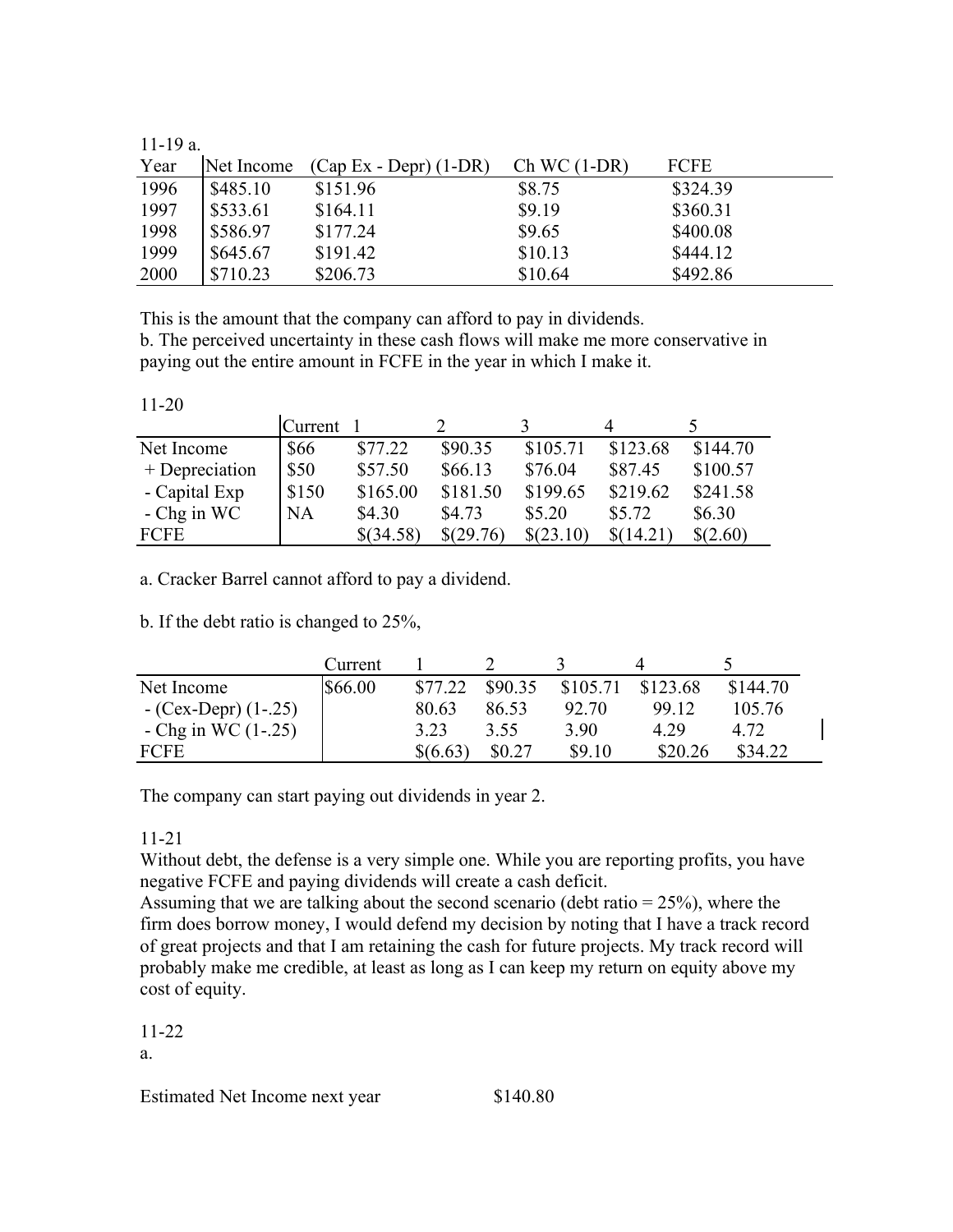| $-$ (Cap Ex - Depreciation) $(1-.10)$                    | \$25.74 |
|----------------------------------------------------------|---------|
| - Change in Working Capital (1-.1)                       | \$45.00 |
| $=$ FCFE                                                 | \$70.06 |
| This is what the company can afford to pay in dividends. |         |

b. If the company pays of \$12 million in dividends, the cash balance will increase by \$58 million.

11-23

The company will have a negative FCFE, since it will have to generate enough cash flows to make the principal payment of \$100 million. Recalculating the FCFE,

| Estimated Net Income next year | \$140.80  |
|--------------------------------|-----------|
| - (Cap Ex - Depreciation)      | \$28.60   |
| - Change in Working Capital    | \$50.00   |
| - Principal Repayment          | \$100.00  |
| <b>FCFE</b>                    | \$(37.80) |

Note that you can no longer use the (1- debt ratio) adjustment to net cap ex and working capital, since you intend to pay down debt.

| Company          | Dividends | <b>ROE</b> | Cost of | Action                                                                         |
|------------------|-----------|------------|---------|--------------------------------------------------------------------------------|
|                  | vs. FCFE  |            | Equity  |                                                                                |
| Alexander        | $\,<\,$   | $8\%$      | 11.00%  | Pressure to pay more dividends.                                                |
| American Pres. < |           | 14.50%     | 13.50%  | Allow to continue to accumulate<br>cash; ROE>COE                               |
| <b>OMI</b>       |           | $4\%$      | 13.25%  | Evaluate investments and see if<br>you can improve FCFE to cover<br>dividends. |
| Overseas         |           | 1.50%      | 11.50%  | Pressure to pay more dividends                                                 |
| Sea Containers > |           | $14\%$     | 12.25%  | See if you can cut dividends and<br>provide justification to<br>stockholders.  |

11-24

a. Alexander and Brown and Overseas Shipholding.

b. Sea Containers.

c. If I thought that the returns on projects for this entire sector were going to improve, it would make me more cautious about raising dividends in the first place. If, on the other hand, I thought that returns for this entire sector were going to drop, I would push for more dividends more aggressively.

11-25 Company Payout Ratio Dividend Yield Growth